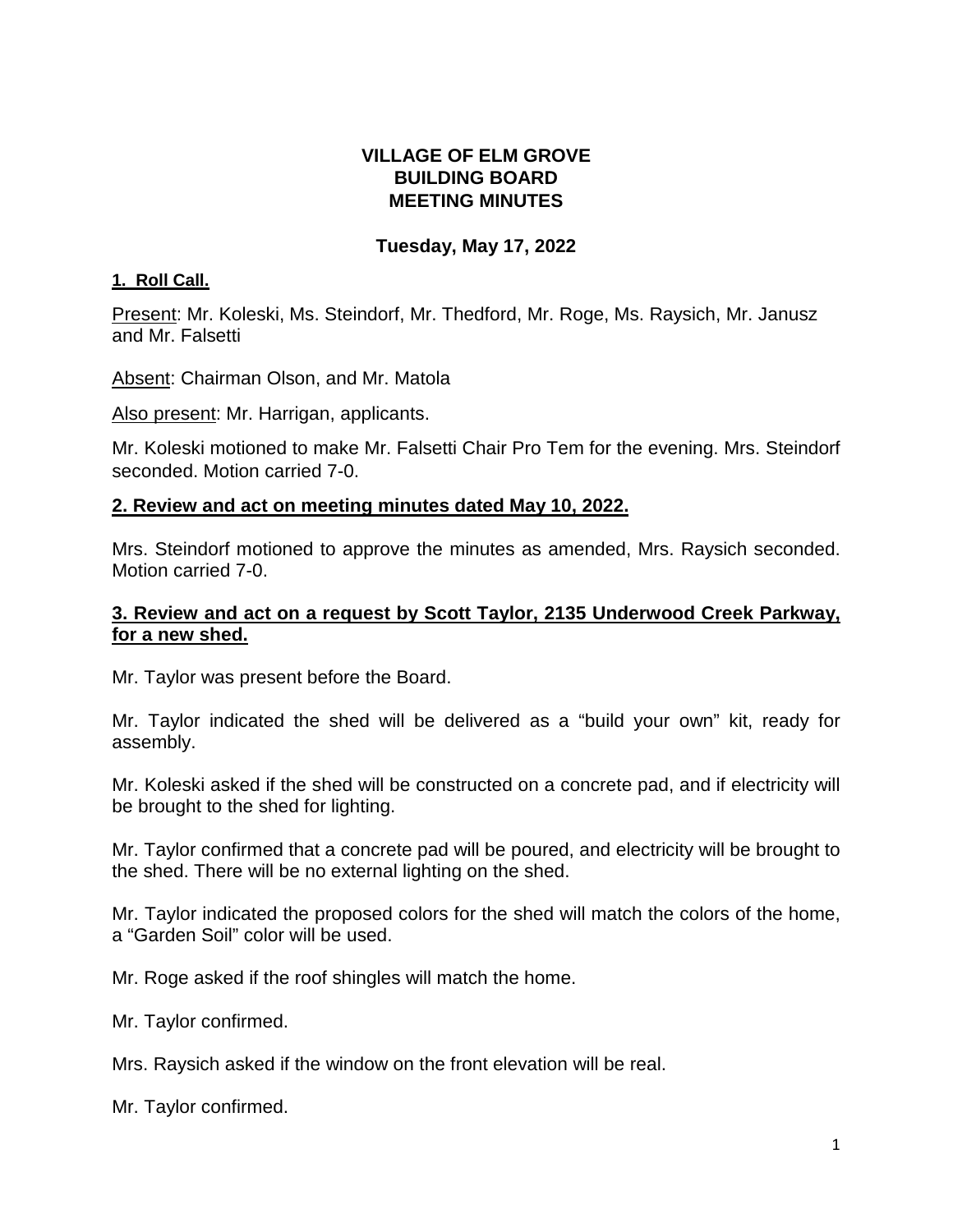Mr. Thedford asked for the mullions, as shown in the shed plan, be removed from the window design.

Mr. Taylor agreed to make this change.

Mr. Koleski asked for the shutters to be removed from the plan.

Mr. Taylor agreed.

Mrs. Raysich requested the "crisscross" pattern on the bottom portion of the shed doors be removed from the plan.

Mr. Taylor agreed.

Mrs. Raysich motioned to approve the shed plan with the following conditions:

- 1. Window mullions will be removed.
- 2. Shutters on the windows will be removed.
- 3. "Crisscross" pattern on the front doors will be removed.
- 4. Concrete pad will be poured.
- 5. No external lights.
- 6. Shingles to match home.

Mr. Thedford seconded. Motion carried 7-0.

# **4. Review and act on a request by Danny and Wendy Dulak, 1505 Greenway Terrace, for a new Swimming pool and accessory Structure.**

Mrs. Steindorf motioned to table this item to June  $7<sup>th</sup>$ , 2022. Mr. Thedford seconded. Motion carried 7-0.

### **5. Review and act on a request by SJ Janis, 1135 Juneau Blvd, for a new Business Sign.**

There was no one present to represent this item.

The Board discussed the existing condition of the monument sign, noting the yellow accent trim on the bottom of the western support beam is missing. Also it appears the sign needs to be painted.

As there were additional questions as to the material being proposed for the new signage, and what (if any) existing signage will be removed to accommodate the new signage.

Mr. Harrigan indicated that he will contact the property owner and provide the Board's commentary from the meeting.